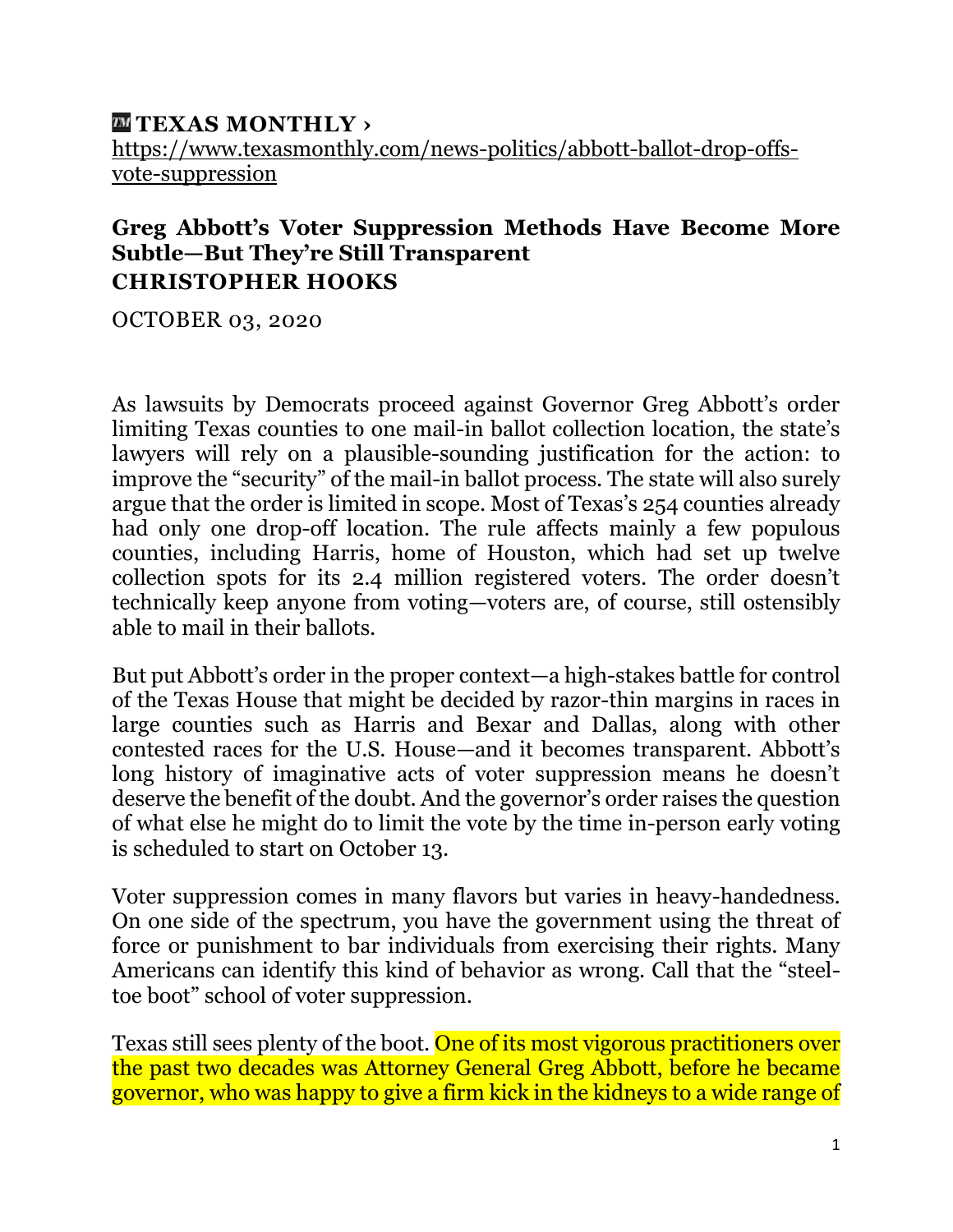folks who set about registering new voters and helping them cast ballots. In 2004, Gloria Meeks, a 69-year-old Black woman from Fort Worth, helped a housebound 79-year-old neighbor fill out a mail-in ballot. Because Meeks didn't sign the envelope properly, her home was staked out in 2006 by Abbott's investigators, whom she repeatedly saw peeping through her window at bath time. During the course of Abbott's investigation, she had a stroke, which her friends blamed partly on the stress. She was never convicted of anything.

Around the time of the Meeks investigation, a PowerPoint presentation Abbott's office used to brief officeholders on "electoral fraud" included a picture of Black voters in line under the heading "Poll Place Violations." Fraud detectives, the slideshow said, should look out for "unique stamps" accompanying mail-in ballots. The example given was a 2004 stamp with the words "Test Early for Sickle Cell" over a picture of a Black woman kissing an infant. (Sickle cell anemia is disproportionately common among those of African ancestry.)

A half decade later, in 2010, Abbott's office sent armed agents to confiscate the equipment and paperwork of a voter registration drive in Harris County called Houston Votes, then the target of a local tea party group, which accused Houston Votes of perpetuating voter fraud. Houston Votes suffocated, unable to raise funds while under investigation. Though Abbott's office quietly concluded that the group had broken no rules, it destroyed everything it had confiscated, in an episode that would not have been out of place in Belarus.

On the other side of the spectrum, you have the "calculator" school of voter suppression, whose adoptees don't try to bar voters from casting ballots with the threat of force but rather change rules and tweak the way elections are conducted in ways that give themselves advantages that accumulate. Some of these rule changes are large and easily recognizable, as when elected officials draw districts in ways that favor their party. But many tweaks are small, and their impact can be hard to define or easy to dismiss, not least because they come with the perfectly sensible-sounding justification of promoting election security. (Never mind that Republicans who raise alarms about such security, often by hyping simple clerical errors, [have](https://www.brookings.edu/blog/fixgov/2020/06/02/low-rates-of-fraud-in-vote-by-mail-states-show-the-benefits-outweigh-the-risks/)  [never](https://www.brookings.edu/blog/fixgov/2020/06/02/low-rates-of-fraud-in-vote-by-mail-states-show-the-benefits-outweigh-the-risks/) [presented evidence](https://www.brennancenter.org/issues/ensure-every-american-can-vote/vote-suppression/myth-voter-fraud), including in court cases, that it's a significant problem.)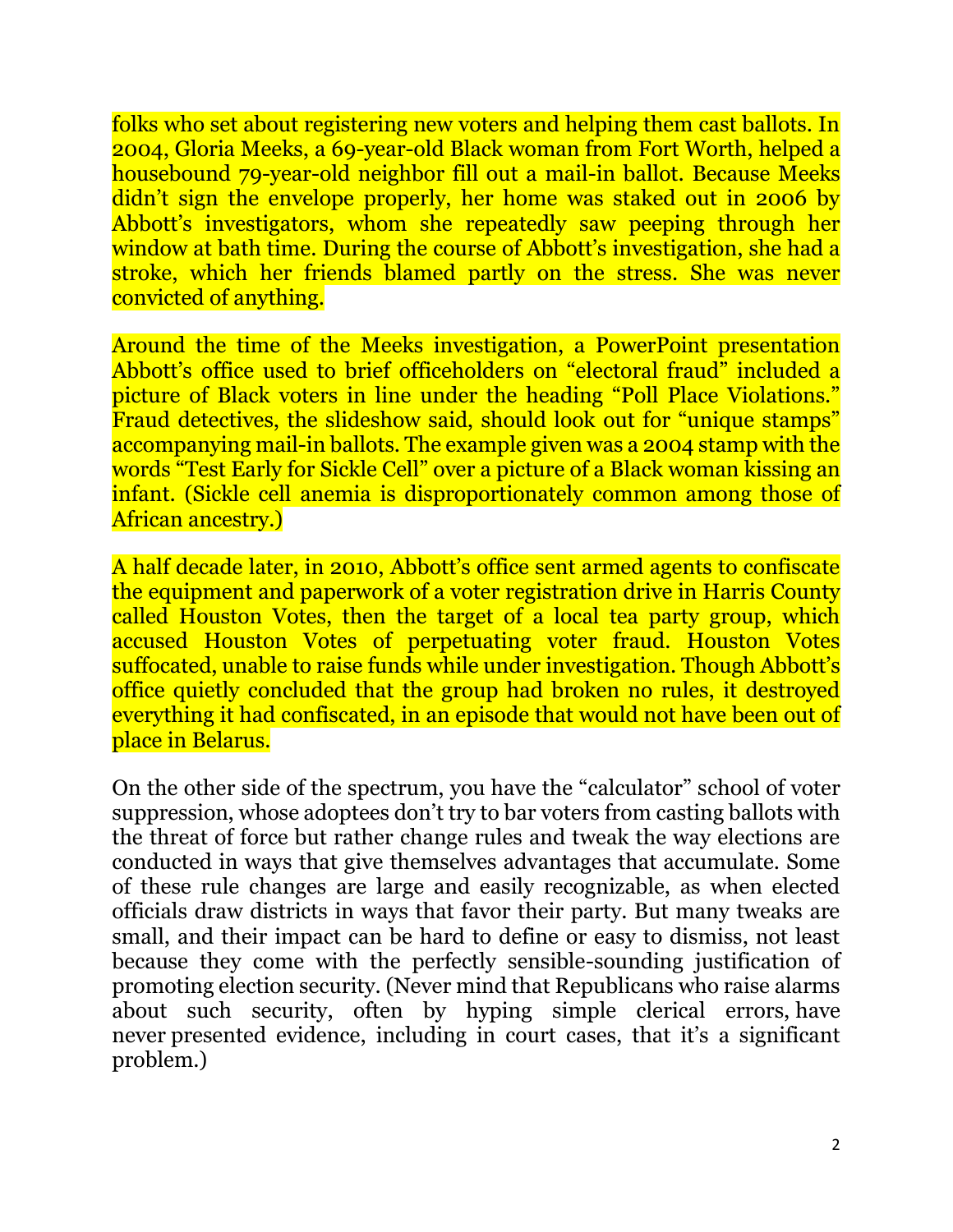The key to this strategy is that the constituencies of the Democratic party the young, the working class, racial minorities—are, generally speaking, harder to register and to turn out to vote. So rules that make it just a little harder and more inconvenient to cast a ballot can usually be counted on to benefit the Republican party. The "calculator" vote suppressors enact laws such as voter ID and changes to the election code, which make lines longer at polling places. They might, say, gum up the postal system so that fewer mail-in ballots are delivered in time to be counted—as President Trump has stated [he is working to do,](https://nymag.com/intelligencer/2020/08/trump-admits-starving-usps-sabotage-voting-by-mail.html) or tighten rules that allow elections clerks to throw out more mail-in ballots from those who didn't follow an arcane and unnecessary set of rules, as in the case of Gloria Meeks.

Changes like these might not make the difference in a high-profile statewide race, but they have potentially enormous impacts on smaller ones, including elections for the state House, which can be decided by dozens of votes. It's the state House that Republican leaders like Abbott care the most about right now. They're laser-focused on it. In 2018 Democrats won 67 seats in the Lege's lower body. They need 9 more to win the majority this year, giving them some influence over the redistricting process and the drawing of legislative districts.

Democrats may well win a majority with 76 or 77 seats, which means there's a huge incentive to pull just 1 or 2 seats over into the R column. In 2018 fourteen state House races were decided by margins of fewer than 5 percentage points. Two state House races in Harris County were decided by a margin of 0.2 percent or less: Republican Dwayne Bohac won reelection by 72 votes, and Democrat Gina Calanni beat a Republican incumbent by 97 votes.

Calanni lives in Katy, which is on the western border of Harris County. Because of Abbott's order, there is now only one ballot collection place in the county, at NRG Stadium, which is a 45-minute drive from parts of Katy in clear traffic—of course a rare sight in Houston. That means some of Calanni's constituents now face a drive of one and a half hours to turn in a mail-in ballot to the proper officials if they don't want to give it to a postal service that has been intentionally slowed down by political appointees favorable to the president.

It's easy to imagine a couple dozen Harris County residents putting off the drive until it's too late. Maybe they drop their ballot in the mail instead, and